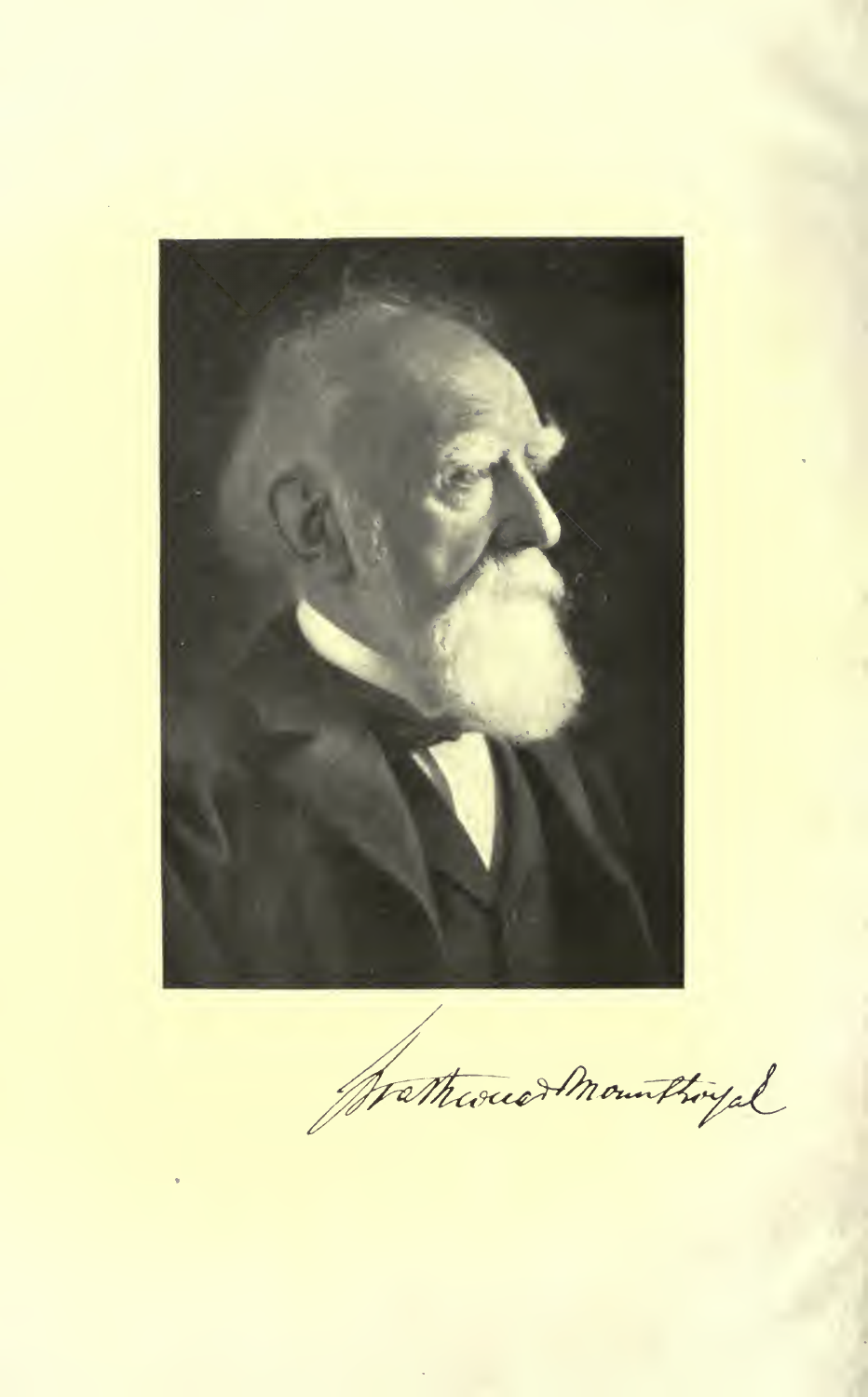## Our Chancellor—Lord Strathcona.



HE Province of Moray, using the name in its widest geographical and historical acceptation, has been called the Scotland of Scotland. In the men and women of Moray one can observe the qualities and forces which have commonly been regarded as characteristic of the Scottish nation in larger degree, and truer balance, raised to their highest power. They are compact of many races, Pict,

Celt, Scandinavian and Norman. They possess strength and vitality of body : which frame them to " endure hardness ". They have great determination, self-reliance, and independence of character. What their hands and minds find to do they are apt to do with all their might; the work is more to them than the reward. Every one of them is at heart an adventurer—ready to take what risks and perils may be met with, trusting to intellectual resourcefulness, and capacity of rising to new occasions and new duties, to bring them through. Power they earnestly desire, not that, like the Viking, they may destroy, but that, like the Norman, they may build up. Their pride in their native country is intense and enduring, but it makes no discord with the more comprehensive patriotism. A largeness of mental horizon does not permit them to take Moray, or Scotland, as the measure of the world. If they owe to the Viking their stature, strength of will, and desire for adventure, and to the Norman their broad constructive intellect, it may be that to the Celt they owe the ideality which comprehends the temperaments, motives and actions of men of alien races, interests and traditions, and foresees effects while hidden in their causes. Our University, the most northerly of the " Academic quadrilateral," has taken its shape and purpose largely from its situation and racial environment. Its history is in a marked degree a record of hard practical work. Its *alumni* are cast in a Stoic mould. If it has produced some devotees of the cloistered virtues and not a few masters in abstract thought and science, its main excellence has consisted in training and arming men for the labours of active life and the service of mankind throughout every region of the world. Its records bear the names of teachers, healers, missionaries, explorers, administrators, builders of empire, and founders of new communities. The men of its training do not desire, if one may borrow the Lucretian figure, to watch from the safe and serene hilltop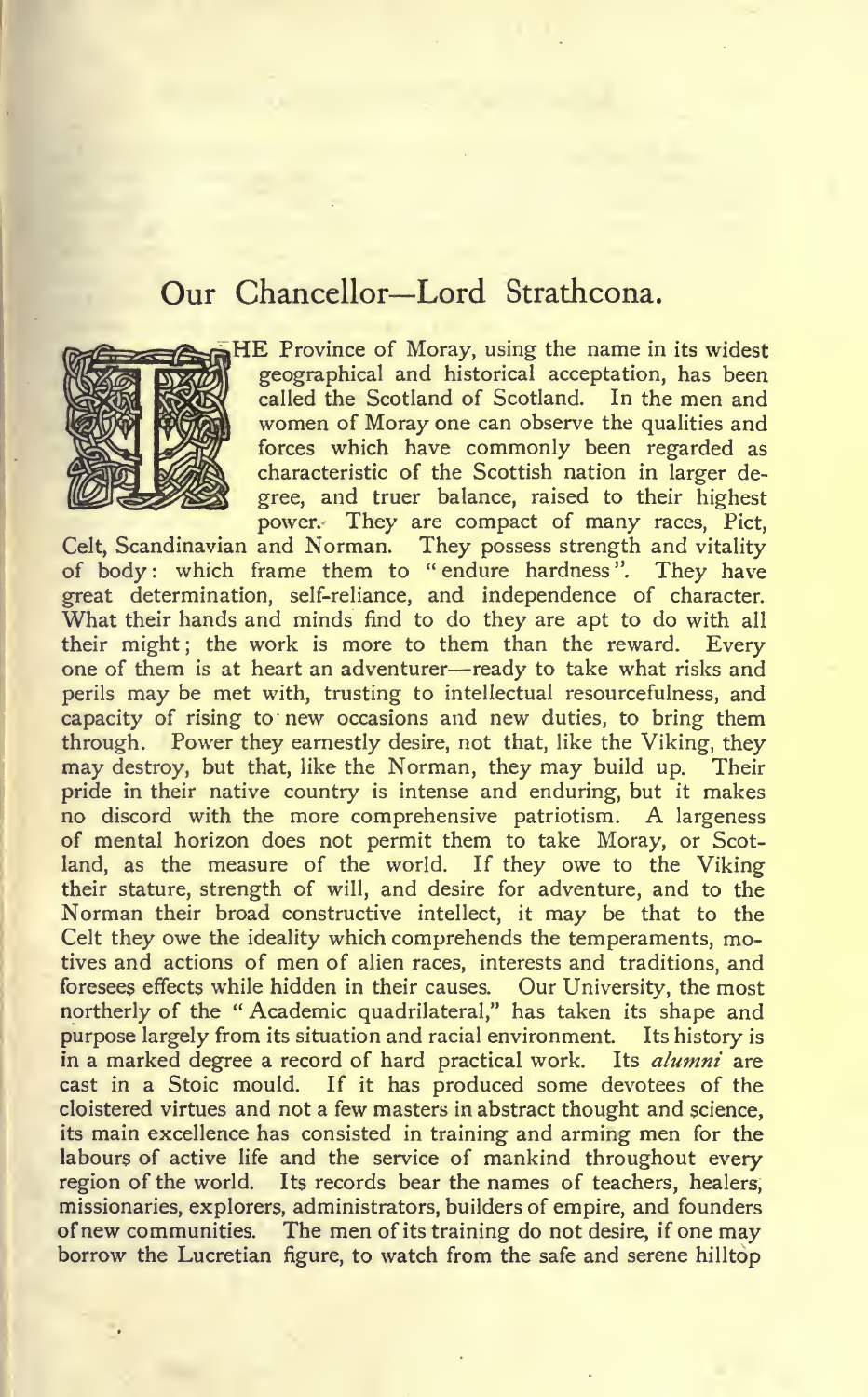the vessel labouring in the waves, or the legions embattled in the plain. Their ambition is to pilot the ship and weather the storm, to bear the standard to the front when the battle is joined. They do not refuse difficult ways to success and honour. Just as the folk of Moray are typical and characteristic among Scots, our Chancellor, Lord Strath cona, among folk of Moray origin, embodies that type at its strongest and best. His life and achievements reveal him as a representative man in whom the qualities of the type have attained their fullest measure of development.

Only a brief and fragmentary sketch of the more remarkable episodes of his career, and of his relations with our University, can be attempted. His reticence on all personal or private matters has been a stumbling-block, almost a scandal, to his biographers. Even the most adroit society interviewer, either in the Old World or the New, can record little more than impressions made by external visible facts, the number and variety of his offices, distinctions and dignities, his largehearted hospitality, his rare collections of pictures, bronzes, and other works of art, his many munificent benefactions to public institutions, and his eminent services to the Empire.

In the art of giving to worthy public purposes, Lord Strathcona, like his cousin Lord Mount Stephen, has reached the highest standard of liberality. The schemes and institutions which he has aided or founded have been carefully planned, or worked out under his personal supervision. Perhaps Hospitals have held the first place in his sympathies. The Royal Victoria Hospital at Montreal, built and twice endowed by Lord Strathcona and Lord Mount Stephen, probably at a total cost of  $f_{500,000}$  sterling, their joint endowment of King Edward's Hospital Fund with a yearly income of  $\mathcal{L}$ 16,000, are wellknown instances. Next, at no great distance, came Universities and Educational Institutions. The Royal Victoria College for Women, which he erected and endowed, the new Medical Buildings in McGill University, which he completed and equipped, are memorable examples. What he has done he has done simply and modestly. When the Royal Victoria Hospital was finished, an inauguration ceremony was suggested. "I want no flourish of trumpets," he replied. "Just open the doors when the buildings are ready and let the patients come in."

Born at Forres in August, 1820, the last year in which George III was King, he sits in the Parliament of George V. Men of an older generation wondered at the years of Lord Brougham, but Lord Brougham's years have been equalled by another Canadian, Sir Charles Tupper, and surpassed by Lord Strathcona.

His father, Alexander Smith, was a native of Knockando : it is said that one of his relatives had been "out in the 45," and had afterwards fought under Clive. His mother, Barbara Stewart, was one of the Stewarts of Leth-na-Chyle or Leanchoil in Abernethy, perhaps a more remarkable character than her husband. In her family the spirit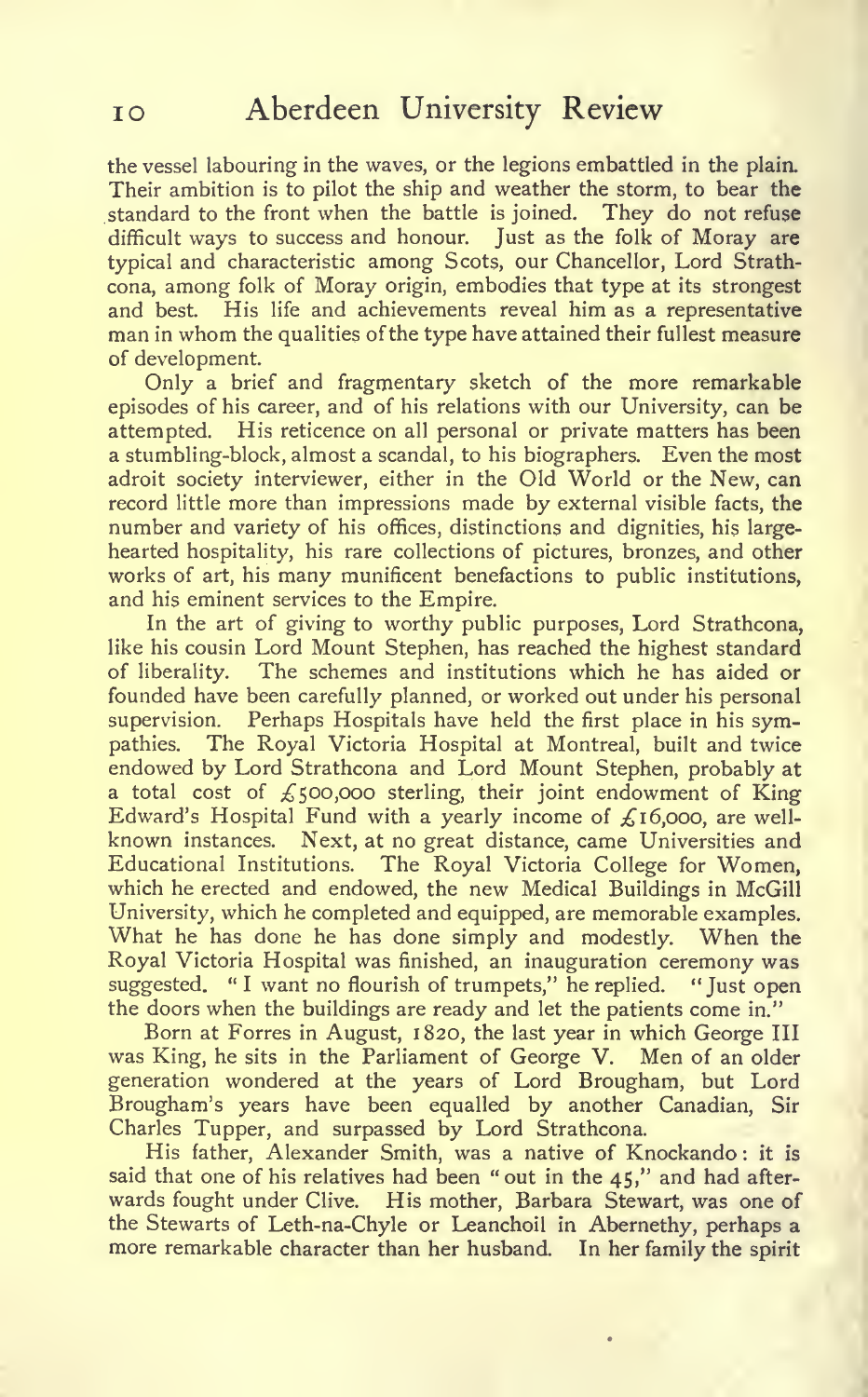of adventure was strong. Of her three brothers one was in the army, two, John and Robert, were trading and exploring in the service of the North-West Company. The ties of sympathy between mother and son were peculiarly intimate, and it is likely, as is popularly believed of great men, that he owed to her his rarer qualities. He was educated at Jonathan Anderson's Institution in Forres, then newly founded for higher education by a native of the town. Afterwards he studied law in the office of the town clerk. There is a pleasant story of his schooldays. One of his companions was drowned in the great Moray Floods of 1829. Donald Smith went to condole with the parents, and insisted on their accepting his whole pocket-money as his tribute to the memory of his friend. The generous boy became the generous man. In Forres he has refounded Anderson's Institution and founded a Hospital named after his mother's birthplace.

When at eighteen he came to choose his way in life, several paths opened to him. He might have become a lawyer at home. His father's cousins, the wealthy Grants of Manchester (who figure in Dickens as the " Cheeryble brothers "), offered him a place in their Manchester office. It is said that he might have obtained an appointment under the East India Company. Probably his choice was decided by the influence of his uncle, John Stewart, the bold explorer, who had first served the North-West Company, and after its amalgamation with the Hudson Bay Company, became Chief Factor at Lesser Slave Lake. John Stewart secured for him an apprentice clerkship in the Hudson Bay Company's service. The Company traded and ruled over an immense domain, chiefly forests, lakes, rivers, swamps and mountains, sparsely inhabited by Eskimos, Indians, trappers, hunters, and the Company's officials. Donald Smith was sent to Hamilton's Inlet, one of the recently established posts in Labrador, the bleakest region in the Company's territory. In Labrador he served the Company for thirteen years, learning the ways of trade and the management of men. However poor the post, " Donald Smith always showed <sup>a</sup> balance on the right side of the ledger ". He was fitting himself to go up higher. Promotion came, slowly at first, then swiftly and greatly. He became <sup>a</sup> Chief Trader, and, after twentythree years' service, a Chief Factor. In 1868, he reached the highest Canadian position in the Company's service, the office of Governor or Chief Executive Officer. It was a critical time for the Hudson Bay Company, and the course of events drew Lord Strathcona into public life. The discontent, which later caused the rebellion, of Riel was already at work.

The Hudson Bay Company, like the other great chartered or in corporated Companies of England, Holland, France and India, had one defect inherent in every body of the kind, the confusion and combination of private trading interests with the public functions of government.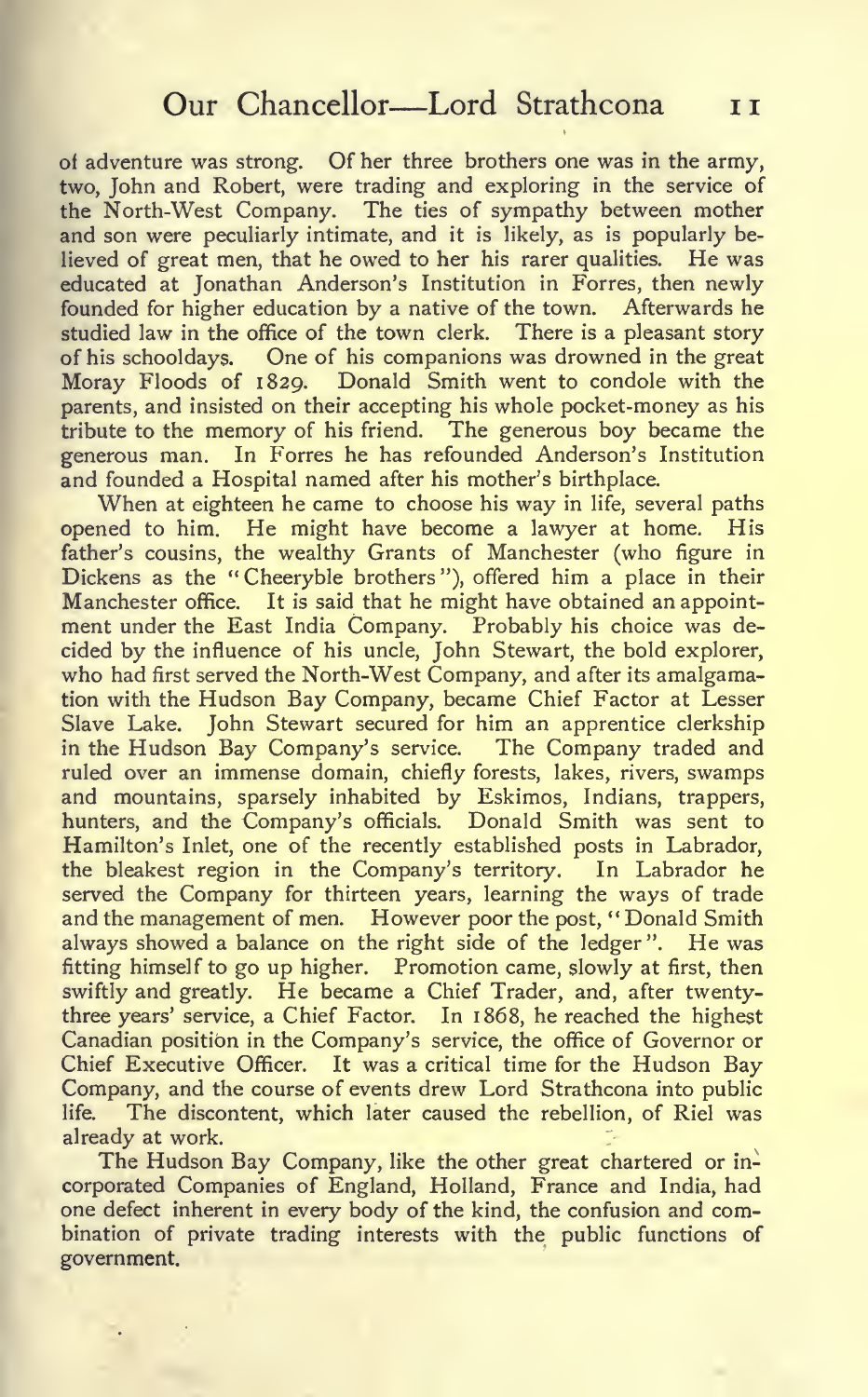The people were ruled, on the whole, effectively by the Company's officers. But the governed had no voice in their government. In any conflict between dividends and public interests, dividends were apt to win. The population in the North-West had greatly increased. Assiniboia contained about twelve thousand people, hardy and excitable half-breeds, French, English, Scots, with a few Europeans, Canadians and Americans.

Canada was determined to annex this north-west region. The Company agreed to surrender their territory with some reservations for  $\zeta$ 300,000. This surrender excited strong hostility in the North-West Territory, which had not in any way been consulted. The French half-breeds thought they and their lands were being sold to Canada. Most of the Company's officers were against a change which deprived them of official position. One party, chiefly English, desired government as a Crown colony ; another party favoured annexation to the United States ; the ambitious Riel aimed at establishing a Republic. In the latter end of 1869 there was hardly a Government in being. The old Council of the Company was passing away ; the new Governor appointed by Canada was forcibly prevented by Riel from entering. Riel had seized Fort Garry (which he held till the arrival of Wolsley's expedition) and proclaimed a Provisional Government. The Canadian Government turned to Donald Smith as the man whose influence and sagacity might save the situation, and dispatched him to Fort Garry, as Commissioner to inquire into the causes of discontent and to explain the intentions of the Canadian Government.

As soon as he entered Fort Garry, Riel made him a virtual prisoner. \*' Shoot the Scotchman Smith if he makes an attempt to escape or disobeys my instructions," were his orders to the guard after one stormy scene. But the Scotchman manoeuvred Riel into public discussion, and gradually gained the confidence of the wiser leaders of the French party. " The part he had to act was that of a mediator." " The Portage-rising" against Riel, which Donald Smith thought as rash as it was unfortunate, strengthened Riel's power for the time: Smith saved its leader from execution, though Riel shot one—Thomas Scott, "to make Canada respect us". But Smith's discreet policy wore down Riel, who said as he fled from Fort Garry, " There goes the man who upset my plans". Riel was induced to leave the country. When order was restored and representative institutions were established, Donald Smith was elected member for Winnipeg in its first legislature, and also first member for Selkirk in the Dominion Parliament.

This double election was one of the most gratifying proofs of the personal confidence which his work of pacification had inspired. It attached him to the North-West, so long undeveloped, but abounding in natural resources.

With the inception and completion of the Canadian Pacific Railway,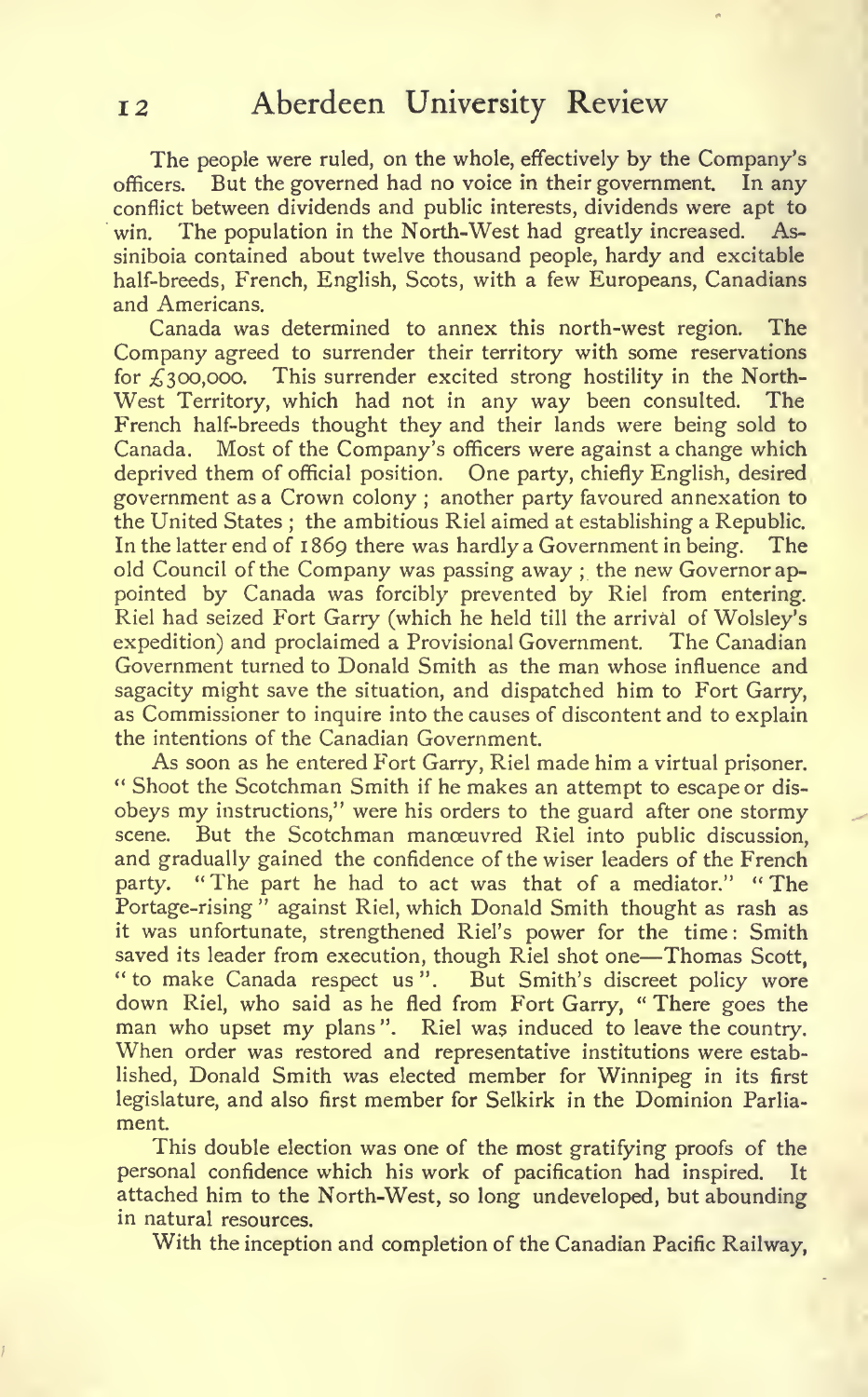## Our Chancellor—Lord Strathcona <sup>13</sup>

one of the three green<br>name is insenarably one ot the three greatest highways of the world, Lord Strathcona's name is inseparably associated.

For the development of the North-West, its population by immigrants and the increase of its commerce, rapid transit and safe communications by land on Canadian soil were essential. The creaking Red River carts and " prairie schooners" were hopelessly behind the times. They were not less necessary for the constitution of effective federal and local government. The question affected a wider issue, as men of foresight, both Americans and Canadians, had perceived. Whether Canada should become a powerful and loyal partner in the British Empire, or should be drawn into the political system of the United States, seemed to depend on how and by which country these communications should be built and controlled.

Two American companies had been incorporated, with land grants, one in 1857, which some years later became the St. Paul and Pacific Railway Company, to build a railway from St. Paul to the Red River, the second, in <sup>1</sup> 864, known as the Northern Pacific Railway Company, for the construction of a railway close by the Canadian frontier for about 1500 miles. In 1869 a Committee of the Senate of the United States pointed out that the line, if executed as planned by the Northern Pacific Railway Company, would drain the rich districts of Canada, secure to the United States the command by land and sea of the new commerce with Asia and Europe ; it would " seal the destiny of the Western British possessions—they would be Americanized, and annexation would be a question of time ".

Neither company made much progress with actual construction. Both fell into financial difficulties. By 1873 the St. Paul and Pacific Railway had only been completed for a distance of 217 miles.

In the meantime another potent factor had come into being. British Columbia entered into the Canadian Confederation on the express condition that within ten years railway communication should be completed from the Atlantic to its seaboard on the Pacific. There had been some opposition to admission because of this condition. The railway was denounced in Parliament as "impracticable" and "a commercial absurdity," but the Premier, Sir John Macdonald, had over come it. Having secured a new lease of power at the election of 1872, he took instant steps to carry out this agreement with British Columbia. Lord Dufferin's Speech from the Throne at the opening of the second Parliament of the Dominion in March, 1873, announced that a charter had been granted to a body of Canadian capitalists for the construction of the railway to the Pacific. A large subsidy in money and land was provided. But, as noticed later, the political storm raised over the charter blew the Government out of office, and Opposition into office. Most men thought the railway shelved for a generation.

The new Government was, if not openly hostile to the railway enterprise, doubtful, timid, and reluctant to undertake responsibility.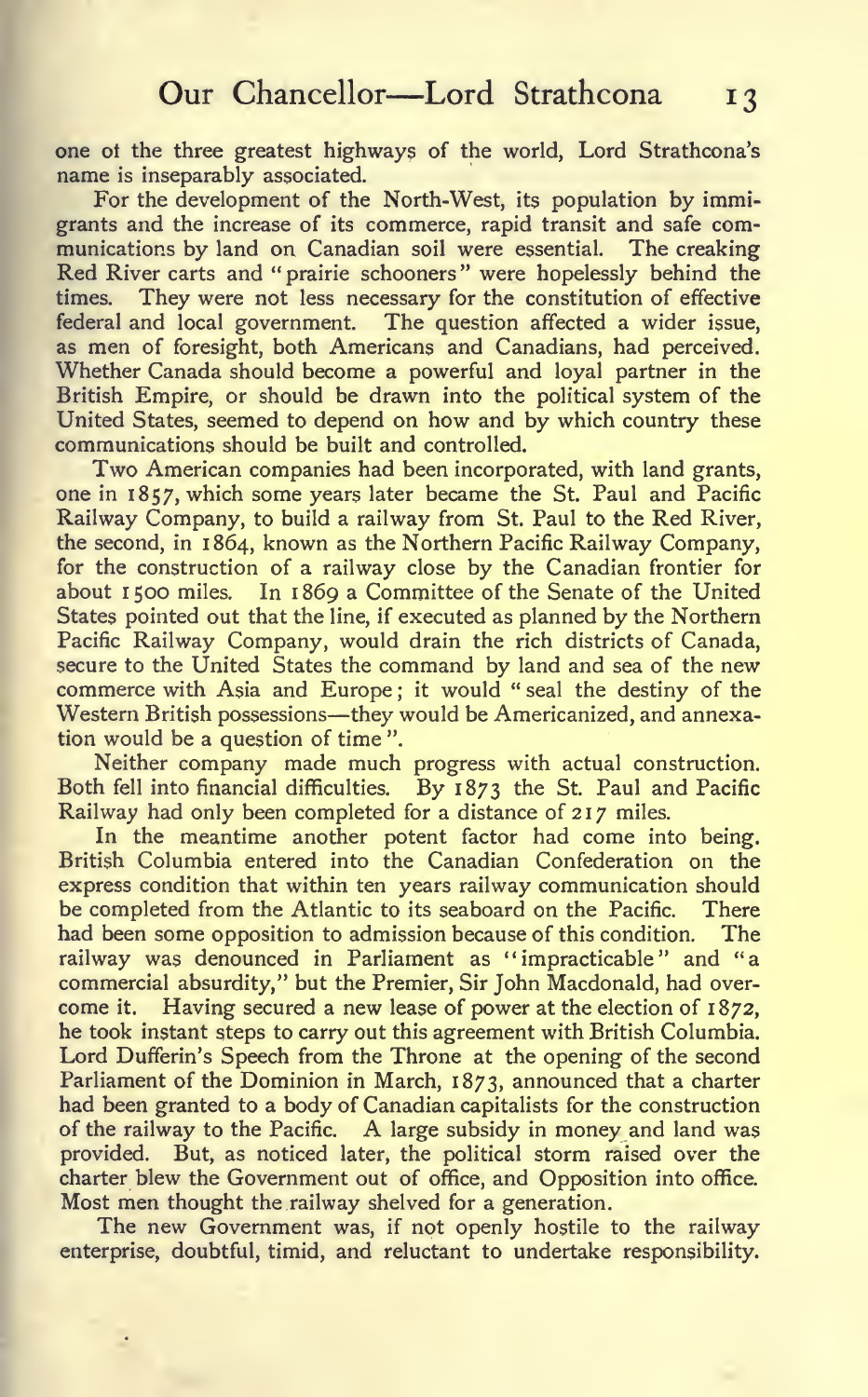The new Premier took refuge in delay—tried the partial substitution of communication by water with no success: his " Dawson road " be came a byword, and Dawson narrowly escaped being lynched. British Columbia complained that the Government were breaking faith with her, and the award of Lord Carnarvon, to whose arbitration the dispute was referred, substantially vindicated her right to have the railway constructed as agreed at her entry into the Confederation. Still the Government dallied, and a considerable party in British Columbia threatened secession unless the " Carnarvon terms " were carried out. Lord Dufferin's diplomacy poured oil on the troubled waters. At the next general election. Sir John Macdonald recovered his majority, and resumed office. But time had been lost, emigration had been diverted elsewhere, and many politicians were convinced, including even Mr. Edward Blake, that the original project must be abandoned to save Canada from ruin. Sir John Macdonald and Sir Charles Tupper came to London to endeavour to raise the necessary capital. They did not get it. English financiers thought the enterprise "a wild-cat scheme," and buttoned up their pockets.

It was then, in 1880, that Donald Smith with his cousin George Stephen and friends came to the rescue. He had always thought that this railway ought to be constructed by the Dominion Government. But, when the Government failed, he with his friends undertook the task, and the risks, of its construction by a private syndicate. The engineering difficulties were enormous : the financial responsibilities to be undertaken were, in the state of the money market, heavy beyond precedent, and the prospects of revenue appeared doubtful, or at least distant. But they had stout hearts and the faith which can sometimes move mountains, they had already redeemed and connected with Canada the Old St. Paul and Pacific, and they determined to engage in this enterprise in order that the resources of Canada might be developed, and the links between Canada and the empire strengthened. Their contract for construction was settled and laid before Parliament in December, 1880. The railway was to be completed from Montreal to Port Moody by 1891 : the syndicate were to receive 25,000,000 acres of land, alternating with Government blocks, and 25,000,000 dollars, with the sections of the railway already constructed, exemption from taxation and security against new competing lines to the south during twenty years. Some criticized these terms as too favourable to the syndicate, but the terms proved by actual trial to be inadequate to the costs and liabilities involved. Both Donald Smith and George Stephen pledged their private fortunes to prevent the work from being stopped for want of money. At a critical moment, when for want of money, operations were about to be stopped, and the other Directors had failed to get what was wanted, Donald Smith told them that he had raised another million "to carry them on for a bit. When it is spent we will raise some more." There were other times of anxiety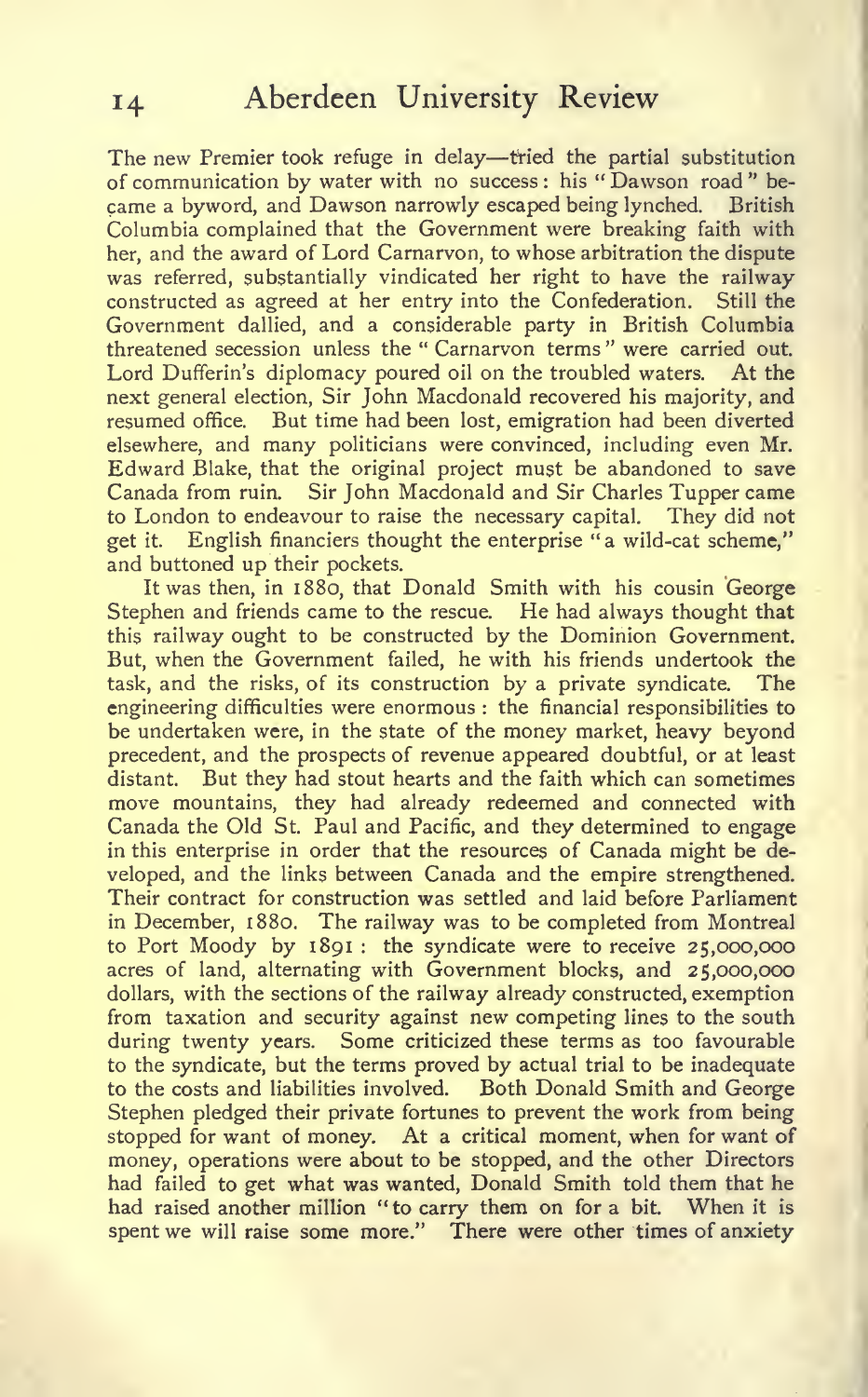during the years of construction. Once again, while Donald Smith was in the West supervising the construction works, supplies were exhausted, and, failing new resources, knew that the works must be suspended. But the crisis was overcome ; Donald Smith received the welcome news in a telegram of a single word, "Craigellachie," and " stood fast ".

The Directors were splendidly served by their engineers and superintendents—the work was pushed on with greater rapidity to its consummation. On <sup>7</sup> November, <sup>1</sup> 885, more than five years before the date fixed by the contract, at a place fitly named " Craigellachie," Donald Smith raised a hammer and drove in the last nail of the Canadian Pacific Railway. One may conjecture that the hammer and nail figured in his coat of arms commemorate this act which completed the great enterprise. What his friends had all along known now became publicly recognized—that he had been the prime mover of the undertaking. As Sir Charles Tupper, his predecessor in the office of High Commissioner, said in 1897 that railway would not have come into existence " but for the indomitable pluck, energy, and determination both financially and in every other respect of Sir Donald Smith ". It is a monument of steadfast faith, courage and public spirit. Each succeeding year has proved in increasing measure its value to Canada and the Empire.

In politics, Lord Strathcona consistently maintained an attitude of independence. To him it seemed wrong to endanger the true interests of the country for any party advantage, or to submit his judgment and conscience to the bidding of any party-leader. Naturally, as Lord Melbourne once avowed, the supporter whom the party-leader thinks worth having is the man who will back him when he is in the wrong. In a party crisis, party-managers hate, for the time, more than the gates of Hades, the man who stands on his conscience.

A situation arose in connexion with the " Railway Scandals," which severely tested Lord Strathcona's metal. He had generally supported Sir John Macdonald, the "Conservative" leader, while entertaining friendly relations with Mackenzie and other leaders of the "Liberal" party. These party names did not bear the same significance or denote similar lines of action as in Great Britain.

In both Canadian parties there were many who promoted Confederation, who were convinced of the need for improving communications and commerce throughout the Dominion, and who hoped for a closer unity of Empire. But the " Liberal " party at that time contained the larger number of those who were mainly engrossed by sectional or provincial interests, and averse or doubtful to a bold policy of development of the Dominion as a whole and as a part of the Empire. In describing the Canadian politics of the early seventies as " a struggle of factions for power and place with the rancour, intrigue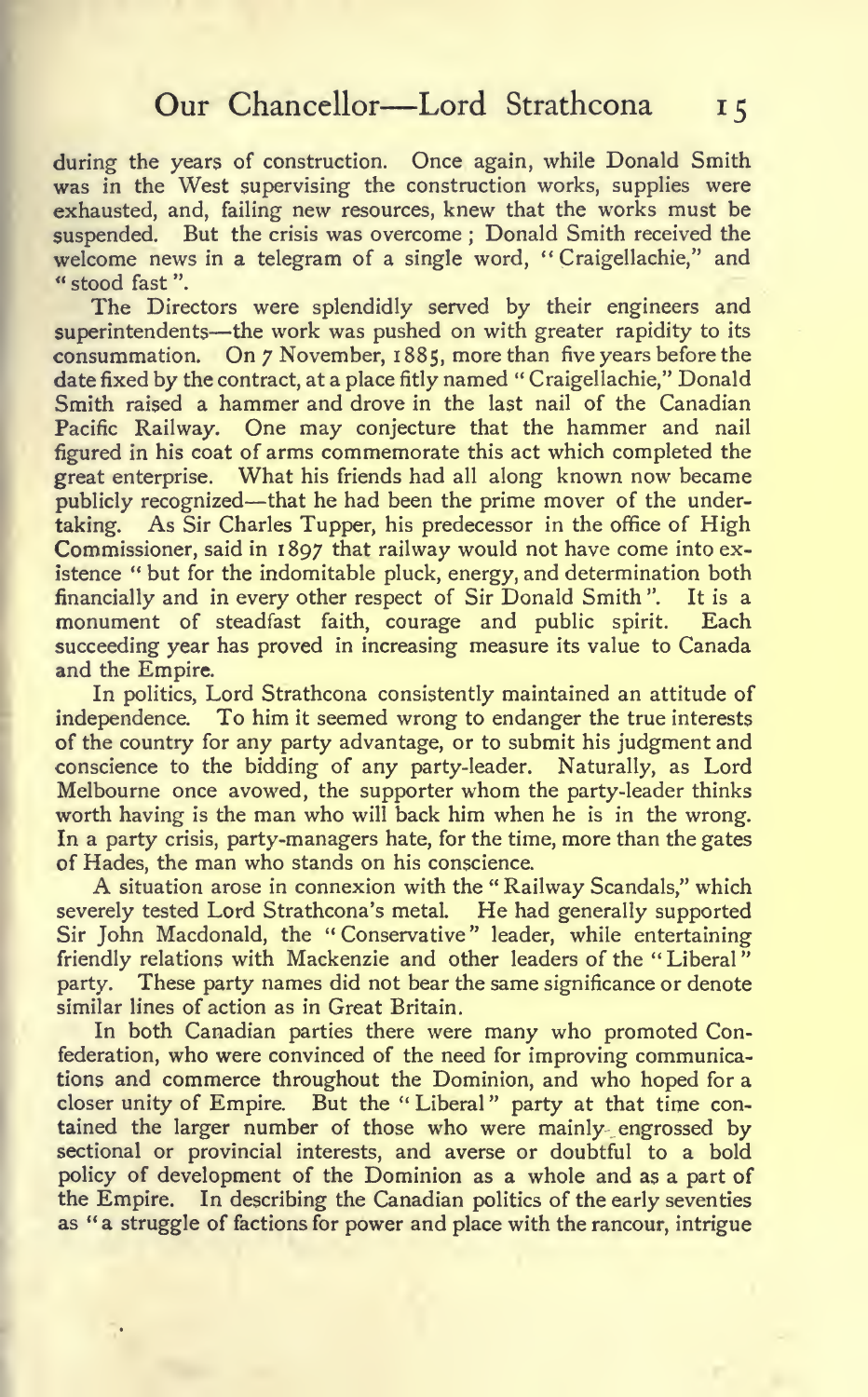and corruption inseparable from such a contest," Goldwin Smith employed his wonted exaggeration.

But the practical question of politics was to the ordinary elector mainly <sup>a</sup> question of persons,—for, or against. Sir John Macdonald's continuance in power. Sir John was the ablest and most versatile statesman whom Canada had produced. As <sup>a</sup> diplomatist he had done great service to the Imperial Government. He was the chief author of the recent Union and its Constitution, and he was ambitious to make Canada <sup>a</sup> strong partner in the Empire. On most questions, notably the rival policies of Free Trade and Preferential Tariffs, he was a frank opportunist. In the arts of party management he had no rival : consequently he never pitched his standard of political morality inconveniently high. Though personally incorrupt, he did not always scruple to influence elections by methods which came too near corruption. Possibly it was not for other politicians to throw stones: but a chance occurred which it was not in political human nature to resist.

In April, 1873, the Opposition accused the Government of having made an arrangement with Sir Hugh Allan, the president of the com pany to whom the Government had granted a charter for the construction of the Pacific Railway, that Sir Hugh and his friends should contribute a large sum of money to the election funds of Ministers and their followers. The charge was substantially that Sir Hugh had bought his charter by subsidizing Ministerial party funds.

Sir John Macdonald at once procured the appointment of a Select Committee of five members of the House to inquire into these allegations—which was ultimately superseded by <sup>a</sup> Royal Commission, consisting of three judges, who conducted a public inquiry and reported to the House. Sir Hugh Allan maintained that no money had been paid to, or received by, the Government directly or indirectly as consideration in any form for any advantage to him in connexion with the Pacific Railway. But it seemed clear that from some of Sir Hugh's associates, particularly a Chicago financier, Sir John had accepted money, not certainly for any private uses, but for the purpose and with the result of materially aiding the elections on the Government side.

The Liberal leader's motion of censure in the following October opened a debate more exciting and critical than the House had ever known. Independent members felt that, whatever might be said in extenuation, Sir John's conduct could not be justified.

But the motion of censure, if carried, meant the fall of the Sir John Macdonald's Government, and that meant delay, and might mean failure, of the policy of railway development. Donald Smith, then Member for Selkirk, was at Fort Q'Appelle, when'the parliamentary conflict began. A weaker man would have stayed there. But Donald Smith travelled to Ottawa night and day, with special relays of horses, to take part in the discussion. No man knew better the consequences if the vote went against Sir John Macdonald. Sir John's friends.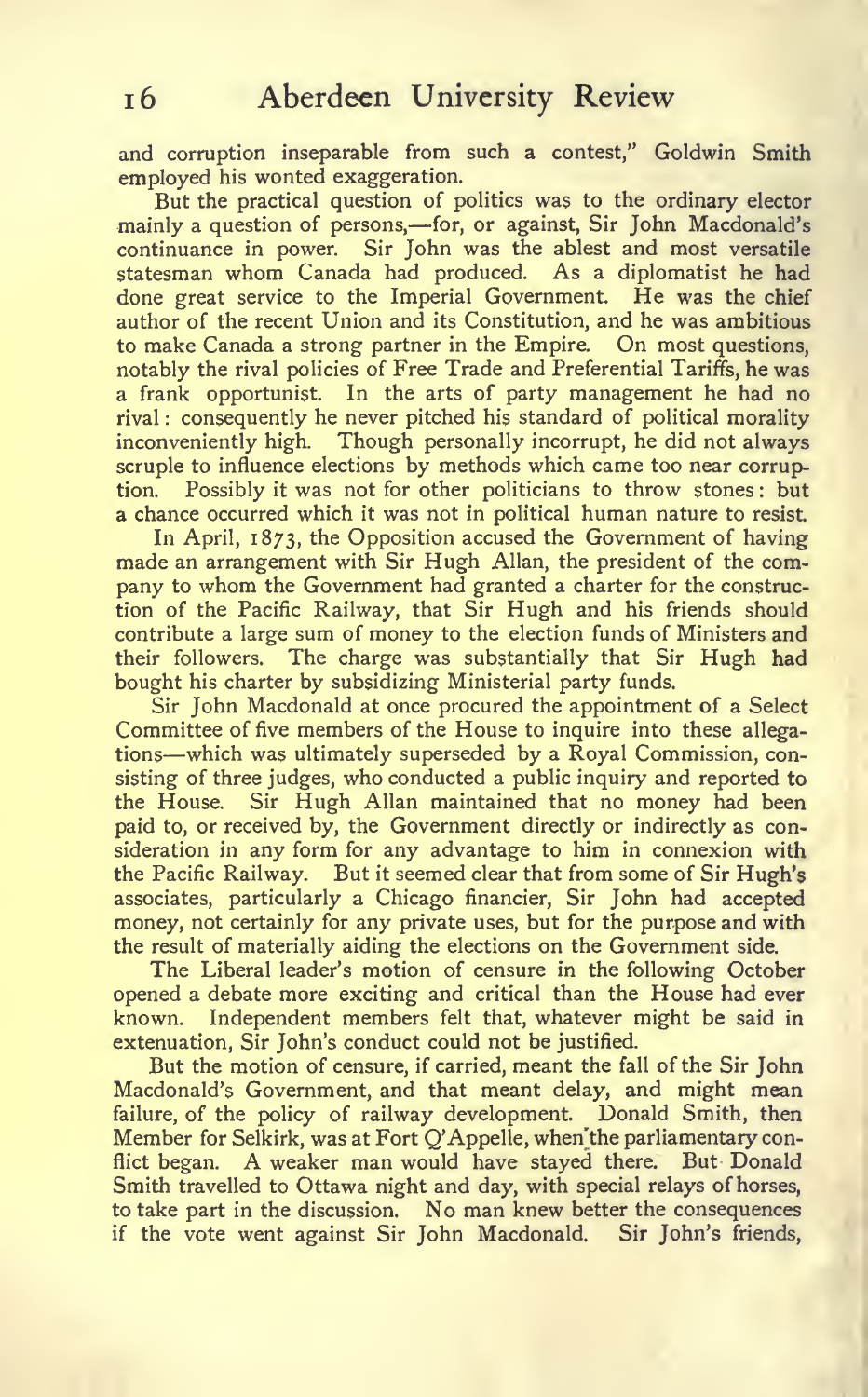and Sir John himself used every effort to persuade him. He told them that he could not conscientiously support the Government, but proposed that the Government should " frankly confess their fault to the House," and then "if the country condoned it, it would be a very different thing". But Sir John preferred to defend his conduct, and did so in a brilliant and characteristic speech on the sixth night of the debate. This sort of party outlay, he remarked, was in Britain managed by the Carlton Club for the Conservatives, and the Reform Club for the Liberals: in Canada, the party leaders received and distributed political subscriptions. When the Member for Selkirk rose, no one was certain what course he would take. His closing words left no doubt. " For the honour of the country, no Government should exist that has a shadow of suspicion resting upon it, and, for that reason, <sup>I</sup> cannot give it my support." In the corridors an exciting scene occurred. Sir John, maddened by defeat, used language which, though privately recorded, was not reported in the blue books. Mr. Smith retained his usual equanimity. It is pleasant to know that after feeling had cooled, and when they were again friends, Sir John told the Member for Selkirk : " <sup>I</sup> could never have thought so well of you if you had supported me on that occasion ".

This attitude of independence he has maintained. He has always been disposed to judge measures, not men. Political office was offered to him, but no pressure could induce him to accept. His countrymen on both sides of the sea began to value his force of character, patriotic spirit, and vigilant sense of public duty. Fortunately, an office became vacant in which these qualities were to be desired, the High Commissionership of Canada in London. He did not covet it, but he accepted it in the hope of advancing the larger questions in both Canadian and Imperial Governments. His appointment made the office non-political, and he has filled it as no one had done before him. Perhaps had he desired, he might have been appointed in 1897 Governor-General of Canada. But as High Commissioner, an office which in his hands be came invested with the dignity and functions of an Ambassador, he has possessed more real power to advance the development and prosperity of Canada, and make Canadian opinion and influence felt in Imperial questions.

Lord Strathcona's direct connexion with the University of Aberdeen began in <sup>1</sup>899 by his election as Rector in succession to the Marquess of Huntly. As a rule, though Carlyle, Froude and Bain are notable exceptions, the students of the Scottish Universities have preferred men of action to men eminent in literature or science. Their choice has sometimes fallen on politicians not unconnected with the Treasury, sometimes perhaps more happily on statesmen of Imperial experience and distinction.

His northern origin, his services as Governor and Chancellor of one of the leading Universities of the Dominion, his active interest in the advancement of higher education, naturally commended him to the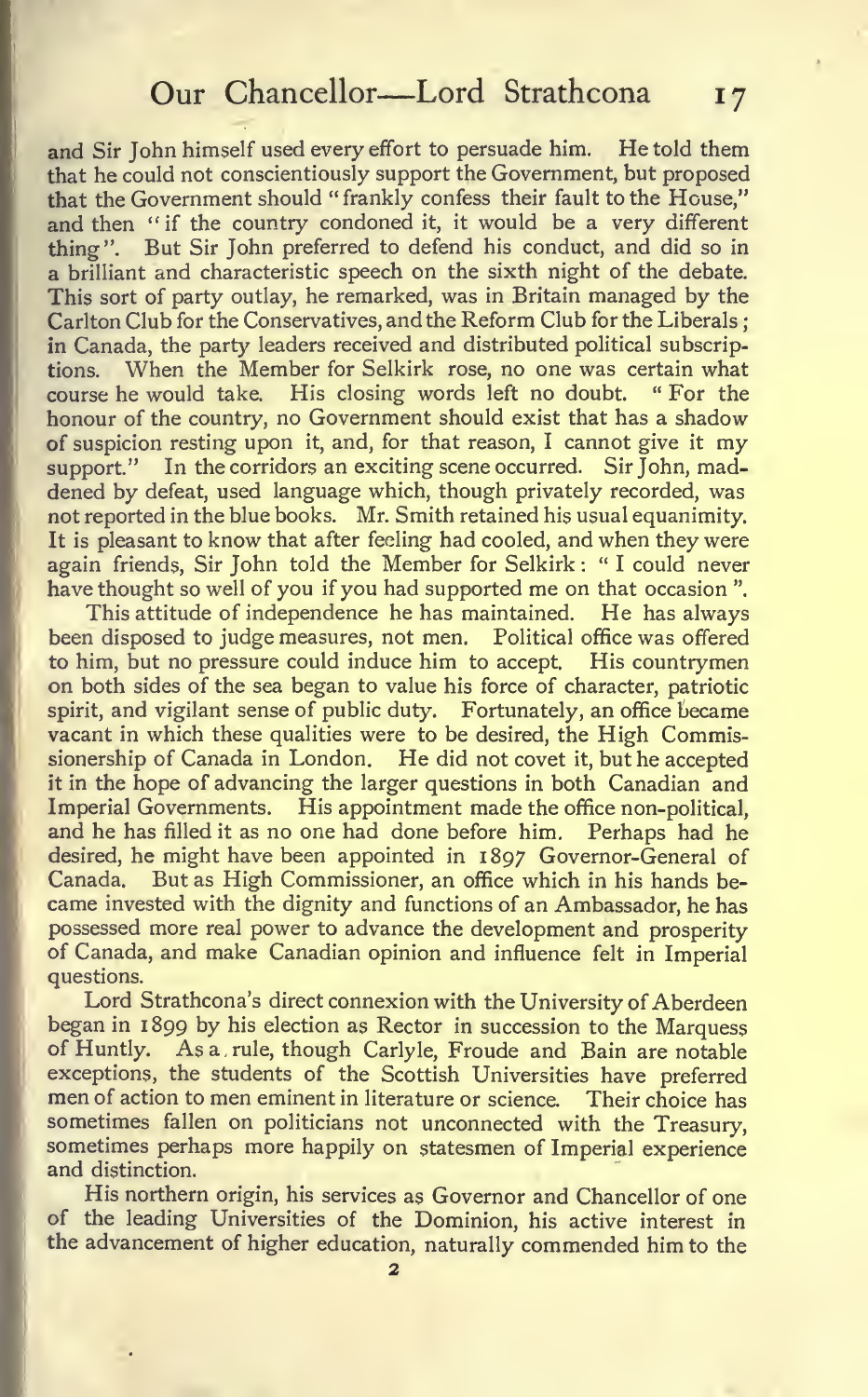choice of the students, especially as the University Extension Scheme remained to be completed.

Sir Edward Grey, who had consented to stand, gracefully withdrew, and all parties united in nominating Lord Strathcona. Since the union of the Universities in <sup>1</sup> 860, no other case of an uncontested Rectorial election had occurred.

The new Rector's address was no homily on an abstract academic theme, or inquiry into <sup>a</sup> question of pure science. No one would expect, as Lord Bacon said, from a man full of occupations matters of deep research. It discussed the question most important to the British race then rising into new prominence, though still obscured by diffi culties—" Imperialism and the unity of the Empire". Some phases of this question were at least as old as the conflict between Great Britain and the Thirteen Colonies. Colonial Representation in the British Parliament was discussed by Adam Smith, Benjamin Franklin and Burke. The general idea of Imperial Federation had found many platonic friends and a few zealous champions among modern statesmen. But Lord Strathcona spoke to his constituents as the future citizens of the Empire with the authority of one who had borne a great part in what he described. He made them see and realize the manner and the meaning of the growth of the Empire, with the confidence that his words would meet a ready response from young men whose energies might hasten the practical solution of so momentous <sup>a</sup> problem. He traced the steps by which the modern Imperial idea had developed, and the increasing strength of the current towards closer unity. It was mainly by the perseverance and pertinacity of the Colonies, this development had taken place. Great Britain had been apathetic if not reluctant. Originally Britain had treated the Colonies as existing solely for the benefit and profit of its trade and commerce, an error which had disastrously retarded their earlier growth. A later, though lesser, error had been committed by abolishing or excluding preferential fiscal treatment of our colonial kith and kin.

But the grant of local autonomy, though possibly conferred in the expectation of ultimate peaceful separation rather than of federation or union, had, by throwing the Colonies on their own resources, made them independent and self-reliant. Somewhat grudgingly the power of establishing inter-provincial and inter-colonial preferential relations had been subsequently conceded with excellent results. The inauguration of the united Dominion of Canada, the Colonial and Indian Exhibition of 1886, the London Colonial Conference of 1887, the Conference of Ottawa in 1894, the Jubilee and Conference of 1897, and the Union of Australia had each promoted and strengthened the Imperial idea. Lord Strathcona expressed the confident opinion (not long after justified by events), that the Federation of South Africa would soon be accomplished, and bring an Imperial Union " within nearer reach".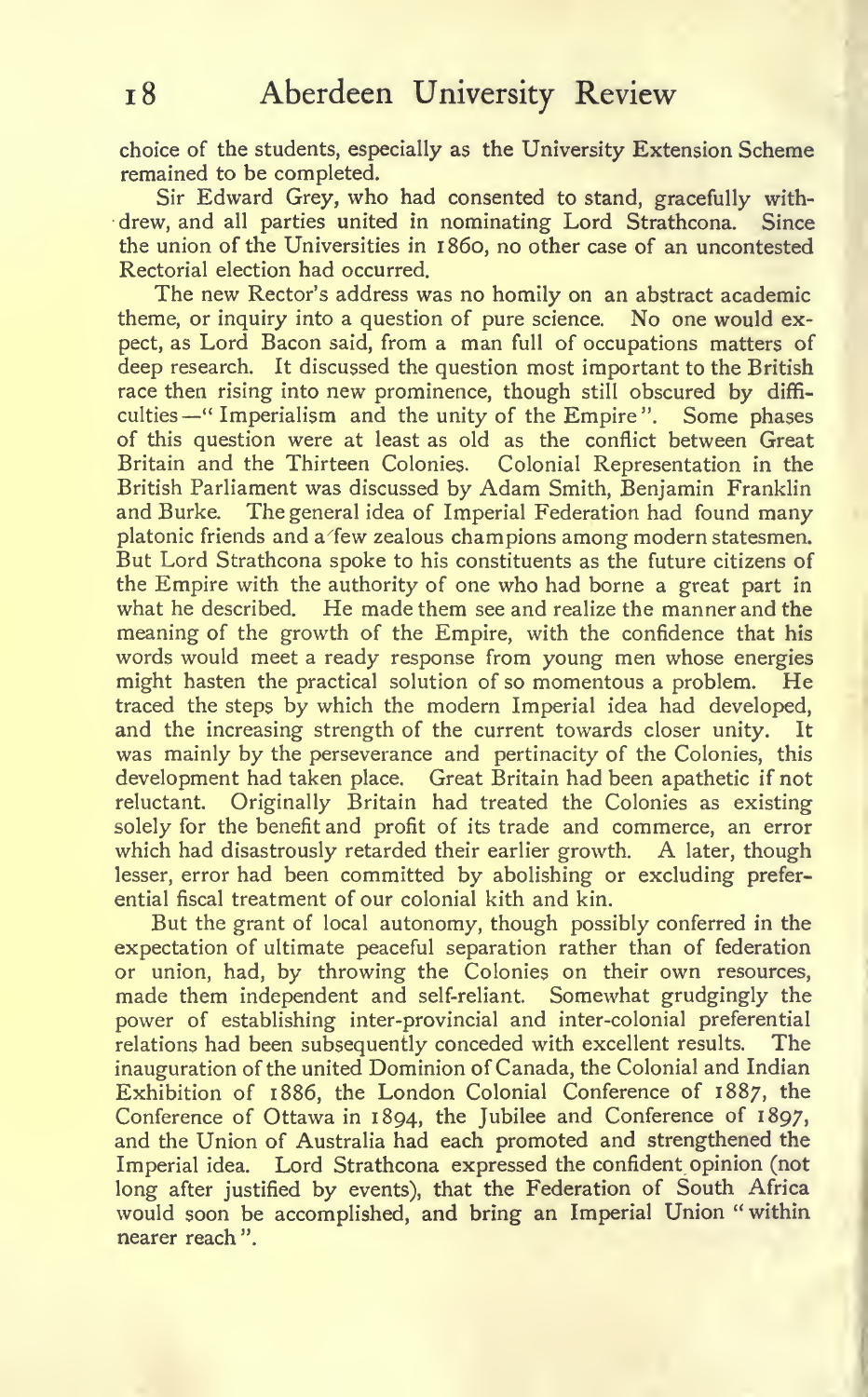## Our Chancellor—Lord Strathcona <sup>19</sup>

As the most striking evidence of the growth of Imperialism he pointed to the share which Canada and Australia had voluntarily taken in the Soudan and South African Wars. (We all know who levied and equipped Strathcona's Horse). One consequence of this growth he made clear. All parts of the Empire now desired a voice in Imperial Foreign Policy, and in all matters which affected the wellbeing of the Empire as a whole, either in peace or war. We were now at the crossroads. A truly Imperial Parliament might come in course of development, but for the establishment of an Imperial Council, even at first only consultative, the time was now fully ripe. The defence of the Empire required to be organized. The large sea-faring population of the Colonies had not yet been utilized as a naval reserve : their coal supplies, harbours, docks and strategic resources had not yet been taken advantage of. The development of Imperial commerce, especially if our position in external markets was not maintained, for example in the Pacific, ought to receive greater attention. To lack of knowledge of the history, geography, and resources of the constituent parts of the Empire, of its position and potentialities, the apathy of the past was mainly due.

It lay with the higher educational institutions to model themselves to modern requirements, and one of these requirements was to promote the study and knowledge of these important subjects. The concluding words of the Rectorial address struck a note of confident optimism "I am no believer in pessimism. It is enthusiasm  $\ldots$  that alone will carry us forward. We must retain that confidence in ourselves, both in our individual capacities and collectively as a nation, which has always been a distinguishing characteristic of our race, and we need then have no fears, such as are sometimes expressed, for the future." Since 1899, the current has set more swiftly in the Colonies towards closer unity. The minds of leading statesmen in our Colonies have moved with that current. As Senator Schreiner of South Africa indicated lately, and the Canadian Premier the other day emphatically declared, a British subject living in the Dominions must ultimately have "as potent a voice in the government and guidance of this world-wide Empire as the British subject living in the United Kingdom ". But our British statesmen are still content to watch the current.

The new Lord Rector, full of occupations as he was, found time to interest himself actively in the administration and work of the University. He aided the Union and other student organizations with a liberal hand. By example and advice he urged forward the scheme of extension towards completion on the ample scale of the original proposals. But much remained to be done when his term of office drew to a close. In April, 1902, he received the freedom of the City of Aberdeen, and at the Graduation Ceremony on the following day he bade farewell to his constituents.

But as it turned out his official connexion with the University was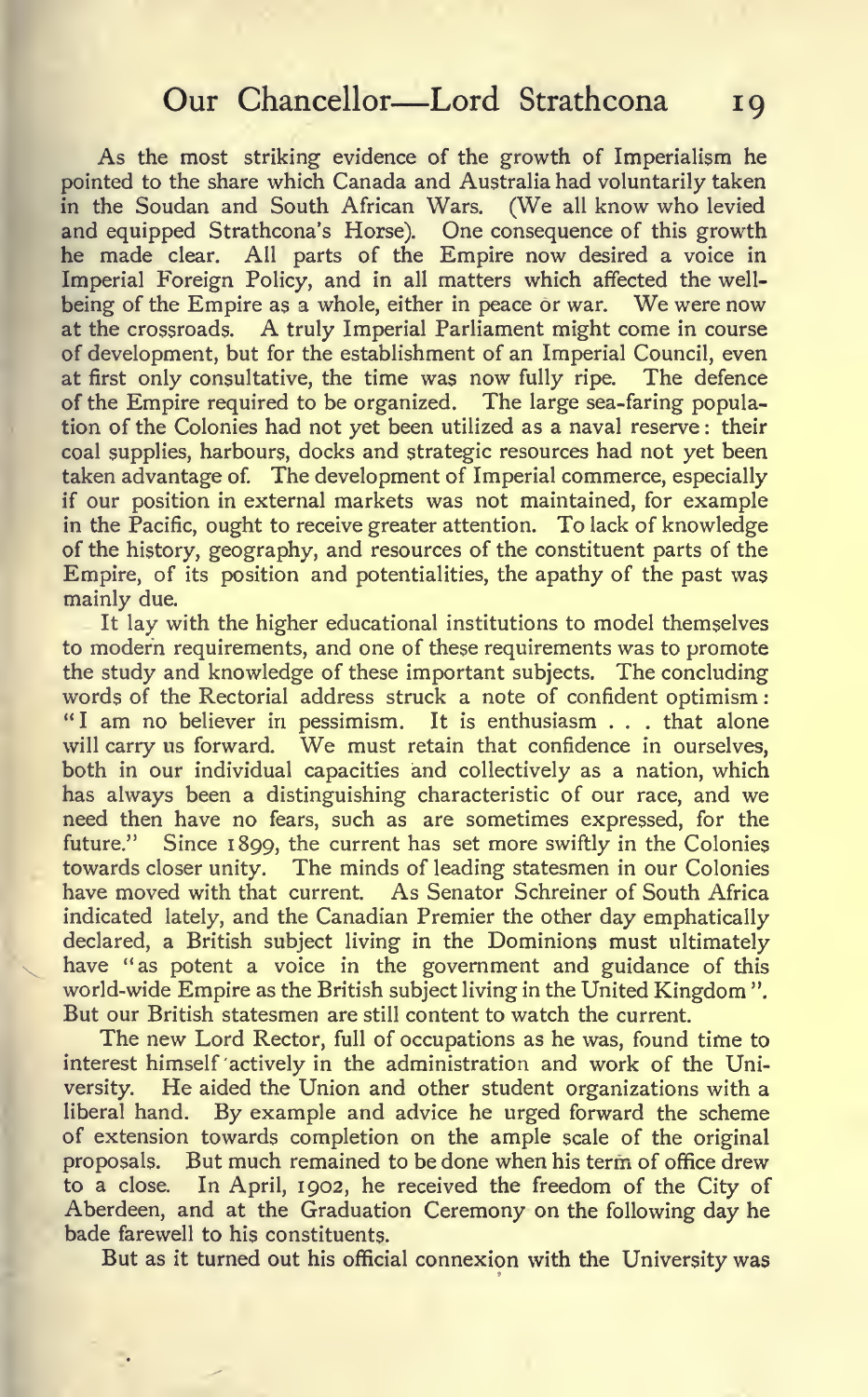only temporarily severed ; when the Chancellorship, which is held for life, became vacant in the following year, the graduates of the University thought that this opportunity of appointing Lord Strathcona to the same office in Aberdeen University as he already held in McGill University, should not be lost. Mr. Andrew Carnegie, whose name had also been suggested, at once declined in emphatic terms to stand against him : " He is the right man. Don't fail to elect him." The General Council had no doubt that Lord Strathcona was the right man, and did elect him, with cordial unanimity, to the highest office of the University. Equally with the students, the older members of the University desired to honour the man whom they thought worthiest of all honour. They also desired to secure for the University one who would most fitly express and enlarge its distinctive spirit and energies, and restore to the office its ancient lustre, especially at the approaching quater-centenary celebrations.

Originally both Rector and Chancellor were intended to be, not only representative dignities but useful working officials. In modern times the office of Rector had become in the main honorary. The Chancellorship, in Aberdeen at least, had even more conspicuously dwindled. It had ceased to be anything except a title. Every "Officium" had gradually disappeared, except perhaps the occasional duty of heading a subscription list. The "Chancellor" had scarcely been even a figurehead ;—a figure-head is part of the ship and a symbol of some special quality, event, or legend ascribed to, or related of, the ship. But, as the General Council well knew, it was not in Lord Strathcona's nature to accept any office without fulfilling whatever duties had been, or could be, attached, and magnifying it to its highest honour. Probably, no man of such various experience, distinguished public services, and force of character has held this position.

As Chancellor, Lord Strathcona continued his active encouragement of the Extension Scheme. He spared neither time, labour, nor money in aiding its completion. Its success was fitly crowned when the new and stately buildings at Marischal College were opened by King Edward in September, 1906, during the week of the quater-centenary celebrations.

In an Aberdeen University Magazine it is superfluous to recall the varied and picturesque succession of academic and civic ceremonials which filled that commemorative and memorial week. They are an abiding memory to all of us who witnessed them. Most of us knew, or came to know, what elaborate planning, what forethought and long preparation ofdetails preceded this celebration, and how all concerned, from Chancellor and Principal to Sacrists, laboured together that nothing might be wanting. Without the Chancellor's aid some of the material difficulties in the way might have proved insurmountable. There was no building large enough for the reception of delegates and entertainment of graduates and guests—Lord Strathcona built <sup>a</sup>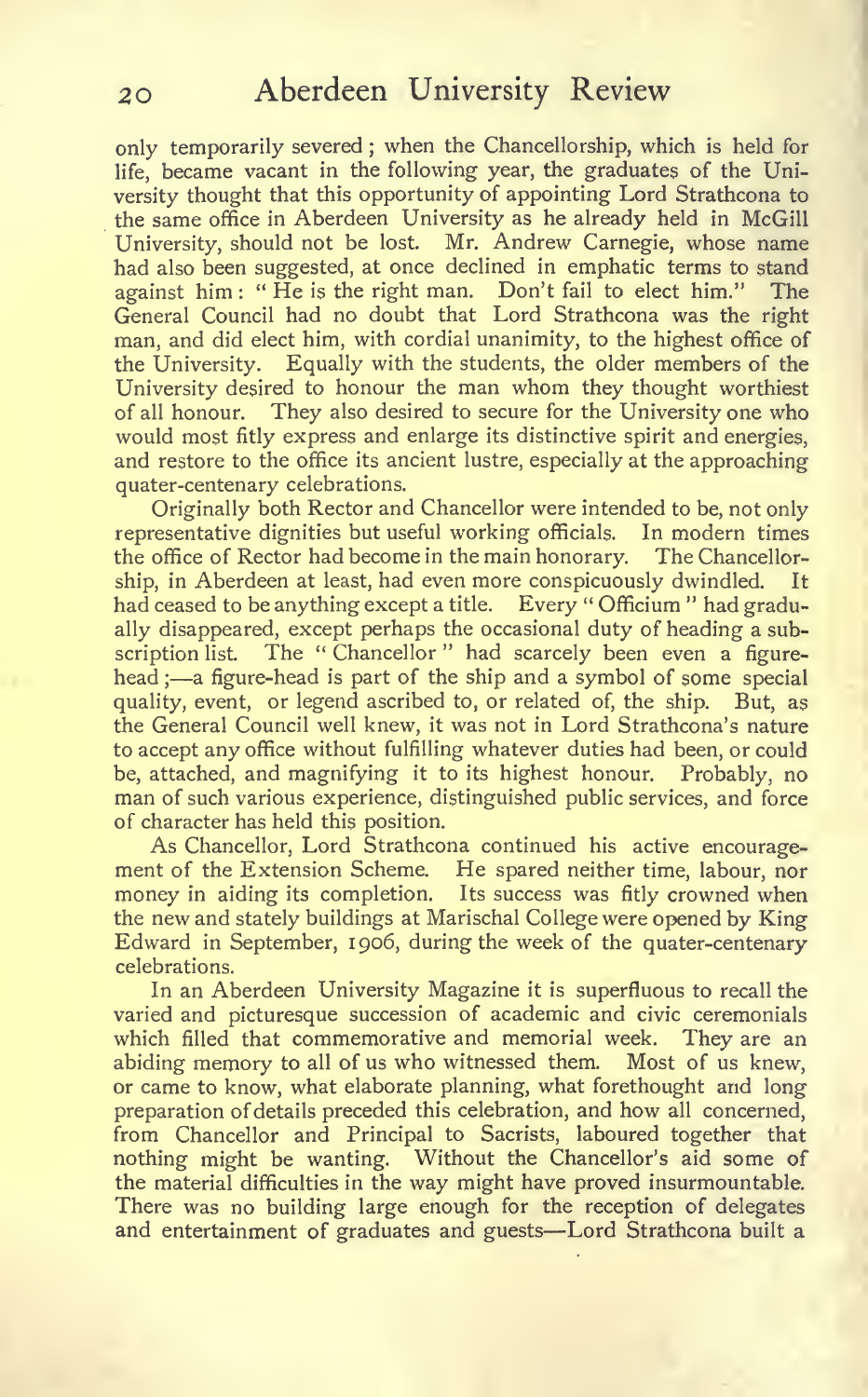hall of ample dimensions, in which he received official delegates, and entertained delegates, graduates and guests at a banquet worthy of the host and the occasion. But in all the ceremonials, solemn and festive, nothing was more impressive than the thorough sympathy and tireless energy with which the Chancellor fulfilled the succession of exacting duties which occupied each day from morning to midnight. Mere attendance at the more important functions somewhat tasked the strength of ordinary men. But the Chancellor, notwithstanding his eighty-six winters, moved without haste or rest, the central figure, through the full circle of these various functions. " In years he seemed, but not impaired by years." In those assemblies of scholars, thinkers, men of affairs and statesmen, gathered from the select of almost every civilized nation or people, no one surpassed him in natural dignity and courtesy. His speeches showed how fully he comprehended the value of educated intellect, the mission of Universities to train powers of mind, prepare young men for the service of their country and generation, form or discipline character, individual and national. In order to fulfil their functions he desired that Universities should move, not merely with, but in advance of, the times, raising and adapting their machinery, and bringing within their province each new department of science or art. We were all proud of our Chancellor.

In his own view, the secret of Lord Strathcona's success is summed up in the single word which he chose for his family motto, " Persever ance ". Doubtless, without perseverance, which he has said is attainable by every man, his fine endowments of body and mind could not have served his aims to the proper measure of their promise and powers. Through perseverance he was able to work on and wait the issue in confidence, while alert to attract and grasp each opportunity on its appearing within his reach. Fortune came to him, as Demosthenes reminded the Athenians it came to Alexander, and as it comes to every helper of men, " not sitting still, but acting, toiling, adventuring". Yet it is a virtue, rarer and of higher temper which has given point and edge to his experience, resourcefulness, sincerity, sagacity, and firmness. He has always been bold, yet not too bold, in the meaning defined by one of the most brilliant public men of our generation, when addressing Scottish students on the value and duty of educated intellect to the State. "Of all kinds of virtue what goes farthest now is exactly what has gone farthest from the beginning of time—Boldness, Boldness, always Boldness. <sup>I</sup> use the term in its most sterling sense, the power of staying as well as the power of striking, the power of never minding what people think if you are in the right."

To few men has it been granted to attain such various and deserved success. He has received in overflowing measure the gifts which Wisdom bestows, the riches and honours which are in her left hand, and the length of active days which is in her right hand. He has been endowed with the still more precious gift of using these for none but worthy